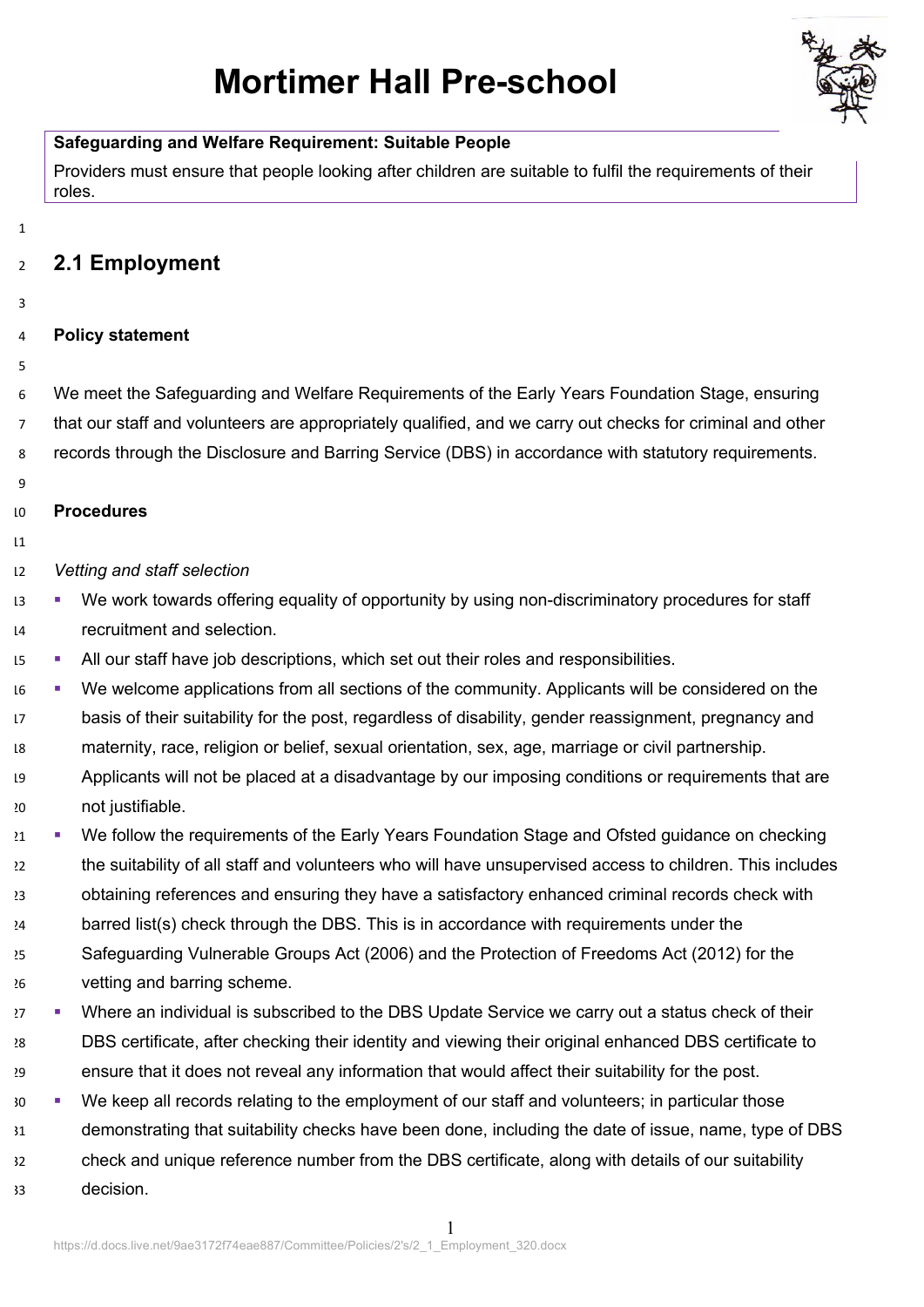

## **Safeguarding and Welfare Requirement: Suitable People**

Providers must ensure that people looking after children are suitable to fulfil the requirements of their roles.

- We require that all our staff and volunteers keep their DBS check up-to-date by subscribing to the DBS Update Service throughout the duration of their employment with us.
- Our staff are expected to disclose any convictions, cautions, court orders, reprimands and warnings which may affect their suitability to work with children – whether received before, or at any time during, their employment with us.
- We obtain consent from our staff and volunteers to carry out on-going status checks of the Update Service to establish that their DBS certificate is up-to-date for the duration of their employment with us.
- Where we become aware of any relevant information which may lead to the disqualification of an employee, we will take appropriate action to ensure the safety of children. In the event of disqualification, that person's employment with us will be terminated.

## *Notifying Ofsted of changes*

We inform Ofsted of any changes to our Registered Person (trustees of our provision) and Supervisor.

## *Training and staff development*

- § Our Supervisor and deputy hold the CACHE Level 3 Diploma for the Children and Young People's Workforce or an equivalent qualification and at least half of our other staff members hold the CACHE Level 2 Certificate for the Children and Young People's Workforce or an equivalent or higher qualification.
- We provide regular in-service training to all our staff whether paid staff or volunteers through the Pre-school Learning Alliance and external agencies.
- Our budget allocates resources to training.
- We provide our staff with induction training in the first week of their employment. This induction includes our Health and Safety Policy and Safeguarding Children and Child Protection Policy. Other policies and procedures are introduced within an induction plan.
- § We support the work of our staff by holding regular supervision meetings and appraisals.
- § We are committed to recruiting, appointing and employing staff in accordance with all relevant legislation and best practice.

## *Staff taking medication/other substances*

• If a member of staff is taking medication which may affect their ability to care for children, we ensure that they seek further medical advice. Our staff will only work directly with the children if medical advice confirms that the medication is unlikely to impair their ability to look after children properly.